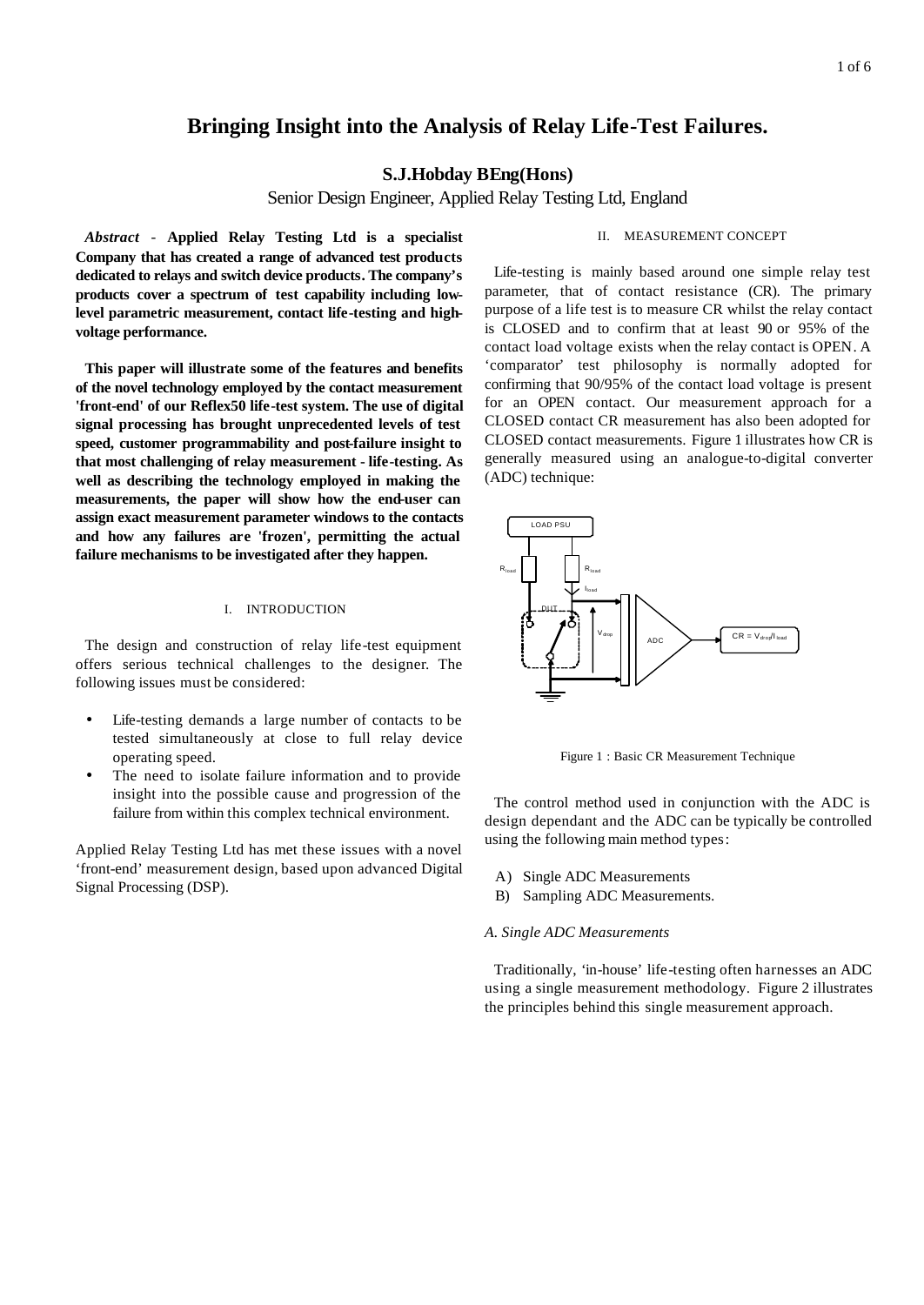

Figure 2: Single ADC Measurement Timing Diagram

Single measurement methods are very simplistic as they only require the ADC to make measurements once or twice per relay cycle. The user specifies the point in time that the ADC performs a measurement. The infrequent trigger rate of the ADC reduces the requirement for a high ADC bandwidth, thus reducing the cost of the measurement process. The cost and speed of testing is normally traded off against measurement precision. Single measurement approaches are less precise as they have limited 'noise immunity' but the overwhelming drawback to this approach is the lack of contact knowledge gained from each measurement. The measurement time is so small on each relay cycle that the collated data is simply a single CR or open contact load voltage, preventing the user from having insight into actual contact activity.

#### *B. Sampling ADC Measurements*

Figure 3 illustrates the principles behind a sampling ADC approach.



Figure 3: Sampling ADC Measurement Timing Diagram

The sampling ADC measurement approach is naturally more complex since the ADC is being continuously sampled throughout the entire relay contact cycle. The rate at which the ADC is sampled can be made to be a user programmable parameter, thus creating a variable bandwidth measurement unit. Continuous sampling allows mu ltiple ADC measurements to be performed per relay cycle, hence enhancing the user's ability to build a graphical representation of contact activity.

## III. OUR GOALS

We set out to design a contact measurement system that would meet the following life-test goals:

- A) To provide the user with a greater insight into contact activity.
- B) To allow life-test parameters to be input using our graphical user interface approach of defining a programmable measurement window.
- C) To gain greater device switching speeds of up to 1 KHz over a variety of load types.

To give the user more insight into contact activity, the measurement unit uses the ADC sampling technique which automatically allows us to obtain multiple measurements throughout a single contact cycle. The measurements obtained are used to formulate a graphical representation of the contact activity, hence giving the user a greater insight into the behaviour of the contact during the life-test sequence.

 To provide a graphical 'input' of life-test parameters, we defined a set of programmable values as shown in Figure 4 which shows the programmable measurement window.



Figure 4 : Fully Programmable Measurement Window

The flexibility of the programmable window approach offers users the ability to generate test sequences using a graphical input engine, automatically giving the user a greater understanding of how their life-test is actually functioning.

 Achieving a high relay cycle rate during life-test is not easy. With today's Windows operating systems, it is becoming increasingly common to have 'time stolen' from applications. The apparent 'stealing of time' is a result of an increased number of Windows background tasks, such as networking and printing protocols. This can cause problems with time critical software solutions. This problem can be prevented by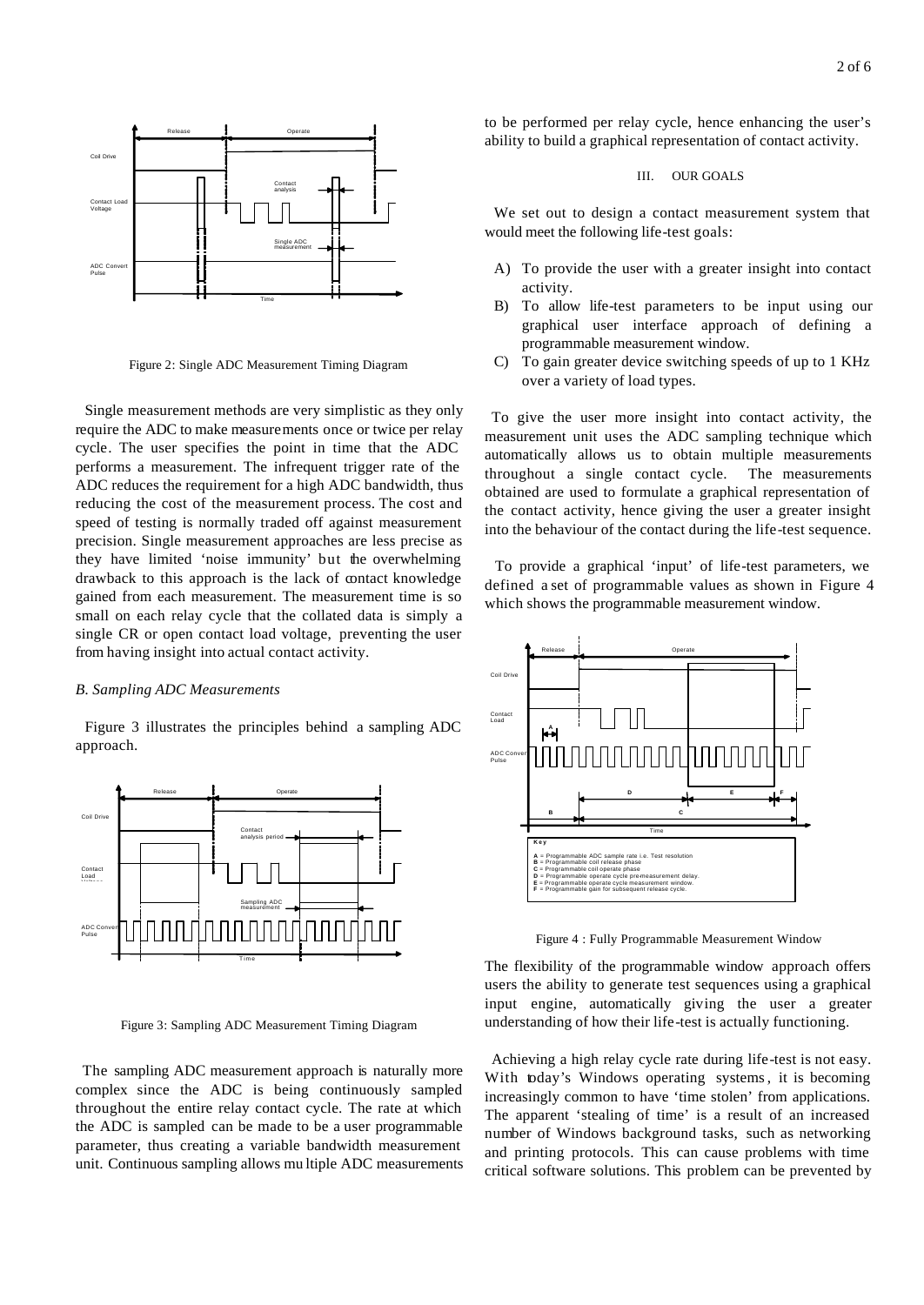transferring time critical functions into hardware. Life-test applications require the mathematical and computational power of very fast processors, it therefore seems logical for the life-test measurement 'front end' to incorporate a dedicated processor device into the design. With processing power now embodied within the life-test hardware, the main processor control is only required for a Windows environment data dis play engine.

The computational power of a self sufficient processing unit within the life-test hardware allows us achieve device switching speeds of over 1 KHz even with a variety of loads types. Combining the ADC sampling techniques and mass data storage enables us to offer the end user an enhanced failure analysis approach to life-testing. Text-style failure reports can now be replaced with graphical representation and data logging. Let's now look at how this measurement concept is actually implemented.

#### IV. MEASUREMENT IMPLEMENTATION

The past few years have seen technological advances in areas such as processors and complex programmable logic devices (CPLD). This has allowed designers to overcome bandwidth limitations without compromise. Our life test measurement 'front end' amalgamates the high speed processing power of a DSP with the re-programmability of a CPLD. Figure 5 identifies the main building blocks of the life-test measurement front end.



Figure 5: Life-test Measurement Block Diagram

The life-test system architecture is based around interfacing to a standard PC. The PC is used to activate and terminate a lifetest sequence, collate life-test data for reporting purposes and indicate useful life-test parameters. Once a life-test has been initiated by the PC, the DSP core sits in a controlled loop performing dedicated life-test requirements. Interfacing the control PC and the life-test measurement hardware is achieved using a CPLD device. The CPLD is used to grant the PC access to specific hardware resources by performing simple PC command decoding procedures. The CPLD grants the PC direct access to the DSP core via a dedicated high speed serial communications port. The DSP expansion bus is directly interfaced to the CPLD, enabling external devices such as memory, ADC's, programmable gain amplifiers and registers to

be memory mapped onto the DSP device. This is an essential part of the hardware architecture as it allows the DSP's already powerful architecture to be enhanced further.

 The 32-bit floating point DSP is being used purely as a high speed processing unit rather than a digital signal processor. The DSP sits in a controlled loop performing a sequence of hard coded life-test procedures that have been implemented using assembler language, thus allowing tighter control over the DSP code execution and program memory allocation. The DSP has total control over triggering the ADC sampling, reading and writing to memory, dynamic hardware gain changes and the generation of coil drive signals.

#### *V.* HOW THE MEASUREMENT FRONT END WORKS

 At the start of a life-test, the control PC configures the system from the user specific life-test parameters. Figure 6 identifies the main parameters that the user can program and how they relate to life-testing.



Figure 6 : Life-test Programmable Parameters

The life-test parameters shown in figure 6 are passed to the DSP via a serial communications protocol. The DSP control loop pre-loads these parameters into internal control registers and the PC starts the life-test sequence by writing a start command to the DSP. The initial task of the DSP is to generate an ADC convert pulse that is used to continuously cause the ADC to make a single sample measurement. The frequency of the convert pulse corresponds to the user programmed test resolution. A general purpose timer within the DSP toggles an output at the required convert pulse frequency. The DSP timer generates a timer interrupt after every period of the ADC convert pulse, which is used by the DSP to formulate an event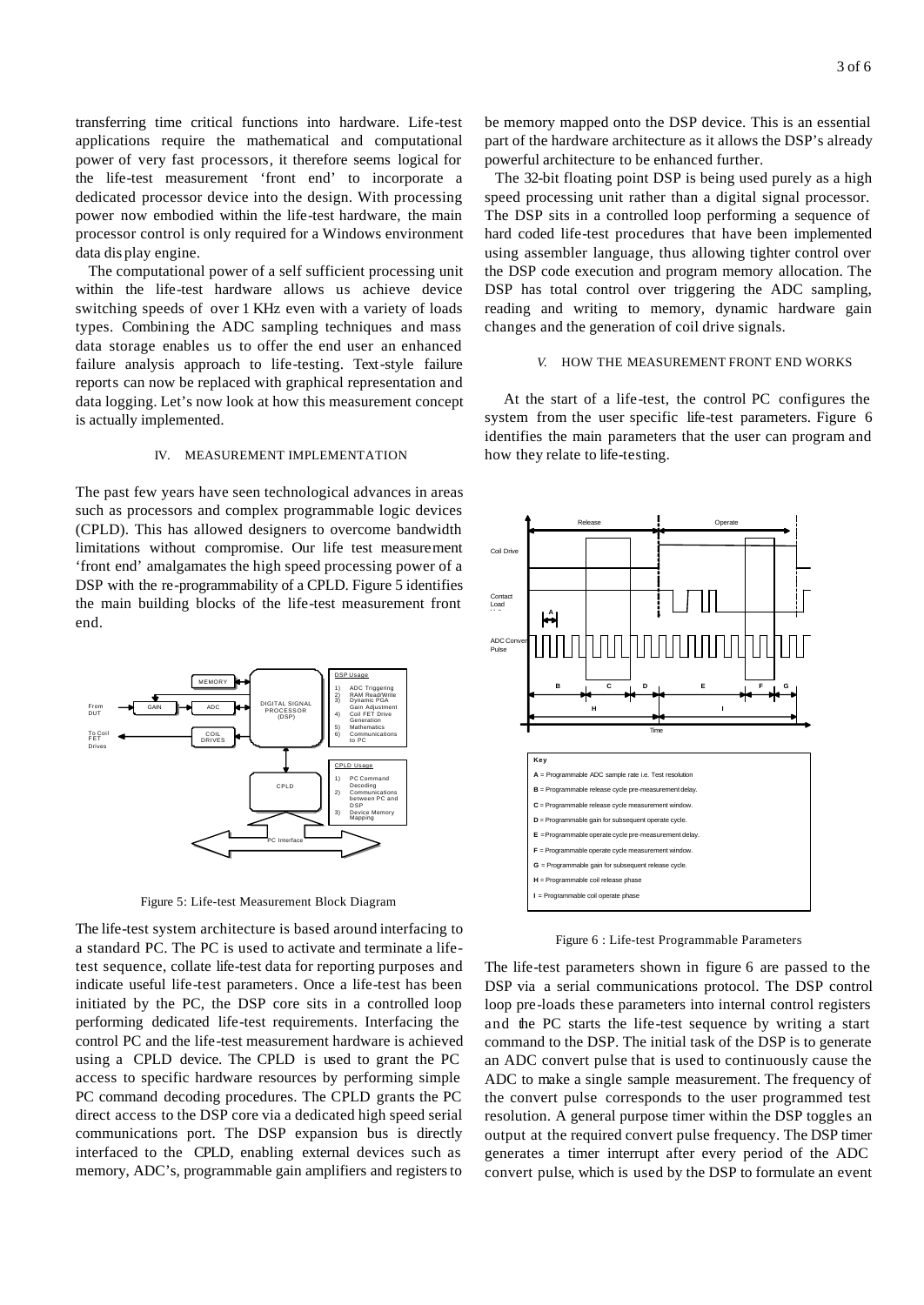counter. The event counter is used to sequence when events should commence and terminate i.e. when a pre-measurement delay is complete or when a measurement window is about to start.

 The voltage sampled at the ADC input originates from the relay contact under test. A current is passed through the contact under test, creating a potential difference across the contact. The magnitude of this current flowing will be a function of the load type and power supply applied to the contact. The potential difference measured is generally of a small magnitude hence the voltage is passed through a programmable gain amplifier stage to condition the signal into a more manageable level. The gain stage is dynamically modified by the DSP in relation to the contact cycle being tested. The OPEN contact gain is set at the end of the CLOSED contact measurement window and vice-versa. This architecture allows the same measurement technique to be adopted for both OPEN and CLOSED contact measurements.

 Every ADC sample is read by the DSP and written to a 64k x 32-bit data storage memory segregated into two banks as shown in figure 7.



Figure 7 : System Memory Arrangement

This data memory is split into two RAM banks, 0 & 1 respectively. RAM bank 0 always stores the ADC samples for the current relay contact cycle, and RAM bank 1 stores the ADC samples from the previous contact cycle. The shifting of data between RAM banks is performed by the DSP whenever a change in coil drive state is detected. This memory arrangement permits the life-test software to leisurely read system memory and construct graphical representations of contact activity. The life-test software only reads from RAM bank 1, eliminating the risk of corrupting the current contact cycle analysis. The user has access to 32K of data memory purely for contact cycle capturing.

 When the event counter signals that the measurement window for a contact cycle is complete, the ADC samples taken within the user defined measurement window are read from memory. All read values are accumulated and averaged to formulate an accurate CLOSED contact or OPEN contact measurement. The DSP uses these calculations to determine whether a life-test failure has occurred. The failure limits for both OPEN and CLOSED contact cycles are specified by the user prior to the life-test sequence commencing. In the event of a life-test failure, the DSP and relay are halted at the end of the current relay cycle. This ensures that the relay will not change state, allowing the system operator to investigate why the failure has occurred. A life-test failure is communicated back to the control PC using the hardware arrangement detailed in figure 8.



Figure 8: Life-test Failure Indicator

If the control PC detects that the life-test hardware has halted, a status register is read back from the DSP. The information held within the status register is relayed back to the user, identifying exactly why the testing has been halted. Once the user has determined why the failure occurred, the control PC re-initialises the life-test system and the life-test sequence can re-commence.

The benefit of this measurement architecture over traditional approaches is that the PC does NOT dictate the maximum cycle rate of the relay. The advantage is obtained as a result of designing a measurement unit that is purely interrupt driven. The measurement unit functions using two interrupts, these being:

- A) Timer Interrupt Generated with every ADC convert pulse.
- B) Serial Port Interrupt Generated by the communications protocol between the DSP and PC.

As the ADC is continuously being triggered during a life-test sequence, the majority of real time will be spent executing the timer interrupt service routine as opposed to the communications service routine. This means that the DSP will only communicate with the PC when a timer interrupt is inactive, hence preventing time critical life-test functions having 'time stolen' from them. This architecture allows us to generate variable relay switching speeds in excess of 1 KHz without degradation in measurement performance.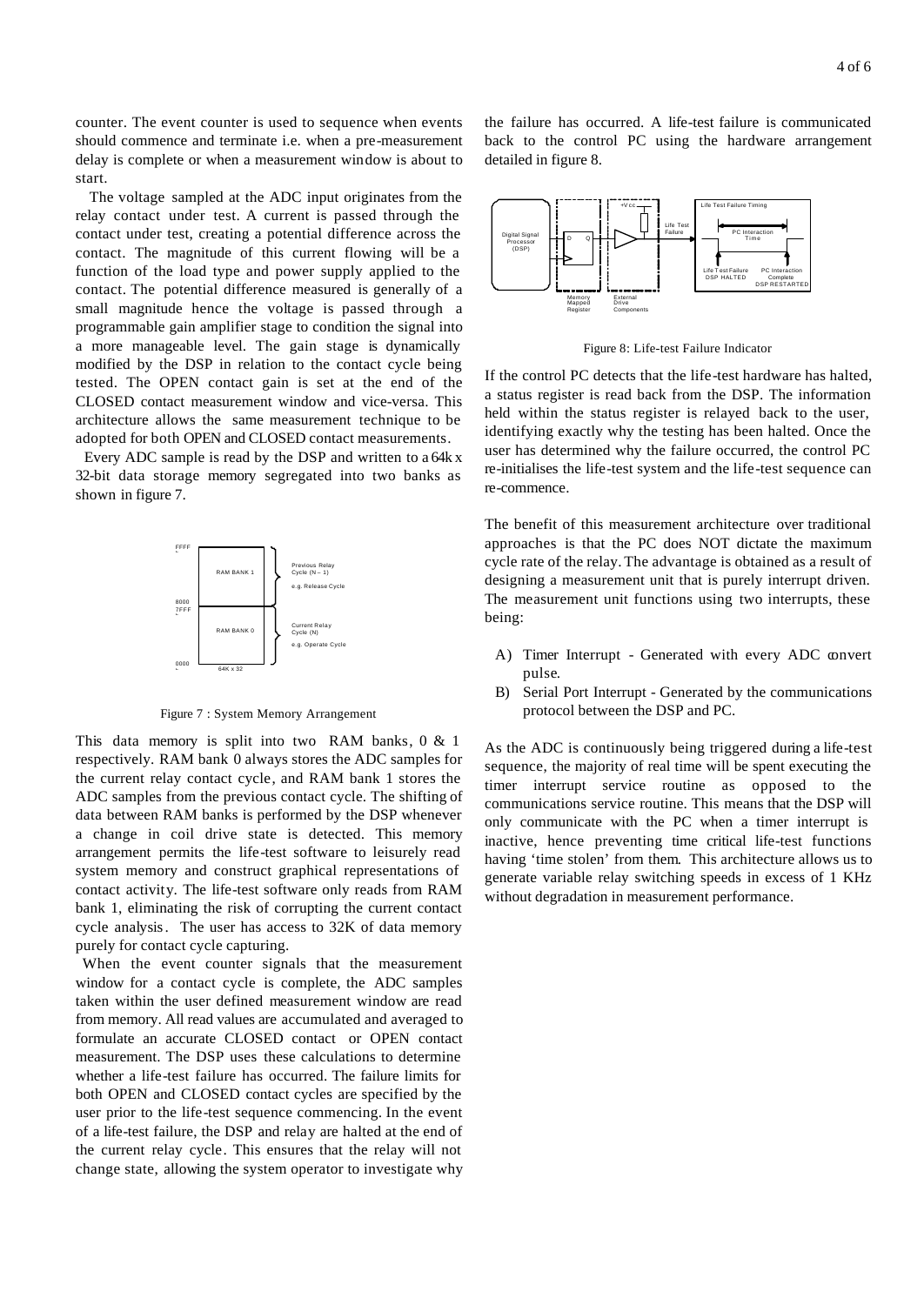A typical life-test overview plot is shown in Figure 9 and shows the minimum and maximum closed device contact resistance by interval.



Figure 9 : Standard Closed Contact Life-Test Report

 This style of reporting is ideal for identifying the stability of a relay contact but does not show actual contact closure detail, making it hard to assess the actual cause of a failure. Our measurement front-end bridges the gap between this information and more detailed failure analysis, providing contact activity information as shown in figure 10 which shows the contact closure on one life-test switching cycle for a good contact.



Figure 10 : Reflex50 life-test results - No life-test failures detected

As can be seen, the graphical capability of the Reflex50 gives the user a very clear and precise picture of when the CR measurement occurs for each contact cycle together with much other 'subtle' information such as the cleanliness of the switching (the shape of the closure 'knee') and any slope on the closed contact resistance. The average of all the CR values within the measurement window is still used to provide the CR result for comparison with a failure limit but the additional graphical information is always captured.

 As a result, the Reflex50 life-test analysis architecture 'stands out from the crowd' when a life-test failure occurs. The graph shown in figure 11 illustrates the life-test results obtained by the Reflex50 for a relay device that fails the maximum CR limit and therefore would halt a life-test. This failure might occur as a result of the relay closure time degrading over the life-test period (due to mechanical wear for example). Without having our graphical capture representation, the user would be unaware of this mechanism taking place.



Figure 11 : Reflex50 life-test results – life-test failure detected

The user is now able to clearly identify when life-test failures occur. Traditional life-test systems would possibly be able to detect the CR failures within the measurement window only, leaving the user unaware of the failures that may have occurred prior or after the specified test window. The Reflex50 architecture provides users with more thorough and comprehensive life-test capability.

## VII. CONCLUSION

This paper has shown that by employing new technology such as digital signal processors and programmable logic devices has revolutionised life-test measurements, offering users the ability to explore and analyse relay contacts with ease and precision. Graphical user interfaces are now taking over from text-based approaches for both test programming and failure analysis.

To summarise, this new life-test measurement 'front-end' offers the end-user the following benefits:

- A graphical approach to generating test programs.
- Variable relay switching speeds of up to 1 KHz can be achieved.
- Multiple device testing.
- Contact activity monitoring.
- Enhanced failure analysis techniques.
- A flexible system architecture for future enhancements.

#### VIII. ACKNOWLEDGEMENT.

Applied Relay Testing Ltd thanks the following companies for their support: Teledyne Relays (CA, USA), Axicom AG (Switzerland), Siemens EC (Berlin, Germany), Pickering Electronics (UK).

## IX. REFERENCES.

[1] B.J.Frost "A New Relay Test Architecture Brings Low-Cost Parametric Testing and Sophisticated Life-Testing